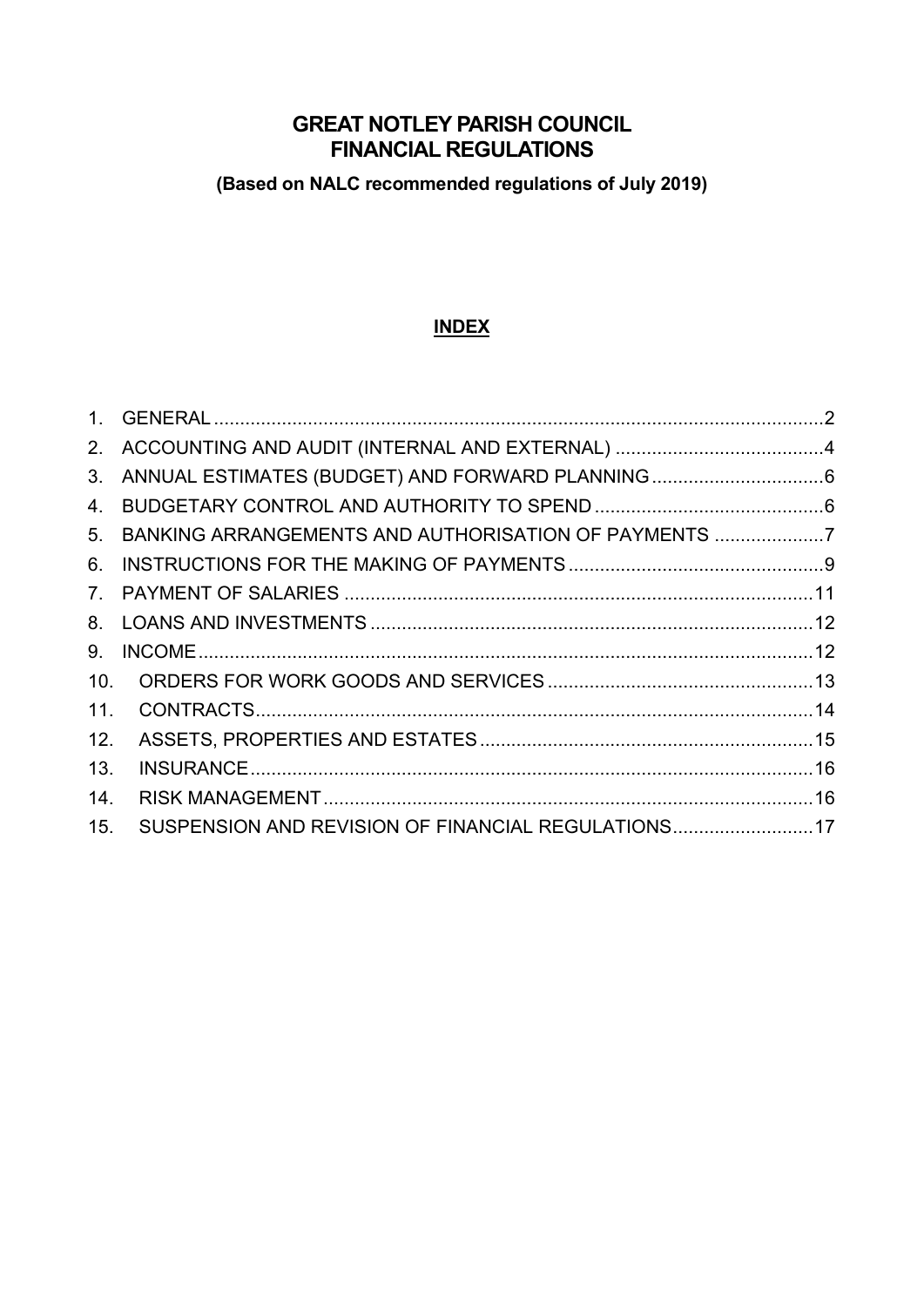These Financial Regulations were adopted by the Council at its Meeting held on 21<sup>st</sup> October 2019

### <span id="page-1-0"></span>**1. GENERAL**

- 1.1. These financial regulations govern the conduct of financial management by the council and may only be amended or varied by resolution of the council. Financial regulations are one of the council's three governing policy documents providing procedural guidance for members and officers. Financial regulations must be observed in conjunction with the council's standing orders and any individual financial regulations relating to contracts.
- 1.2. The council is responsible in law for ensuring that its financial management is adequate and effective and that the council has a sound system of internal control which facilitates the effective exercise of the council's functions, including arrangements for the management of risk.
- 1.3. The council's accounting control systems must include measures:
	- for the timely production of accounts;
	- that provide for the safe and efficient safeguarding of public money;
	- to prevent and detect inaccuracy and fraud; and
	- identifying the duties of officers.
- 1.4. These financial regulations demonstrate how the council meets these responsibilities and requirements.
- 1.5. At least once a year, prior to approving the Annual Governance Statement, the council must review the effectiveness of its system of internal control which shall be in accordance with proper practices.
- 1.6. Deliberate or willful breach of these Regulations by an employee may give rise to disciplinary proceedings
- 1.7. Members of Council are expected to follow the instructions within these Regulations and not to entice employees to breach them. Failure to follow instructions within these Regulations brings the office of Councillor into disrepute.
- 1.8. The Responsible Financial Officer (RFO) holds a statutory office to be appointed by the council. The Clerk has been appointed as RFO for this council and these regulations will apply accordingly.
- 1.9. The RFO;
	- acts under the policy direction of the council;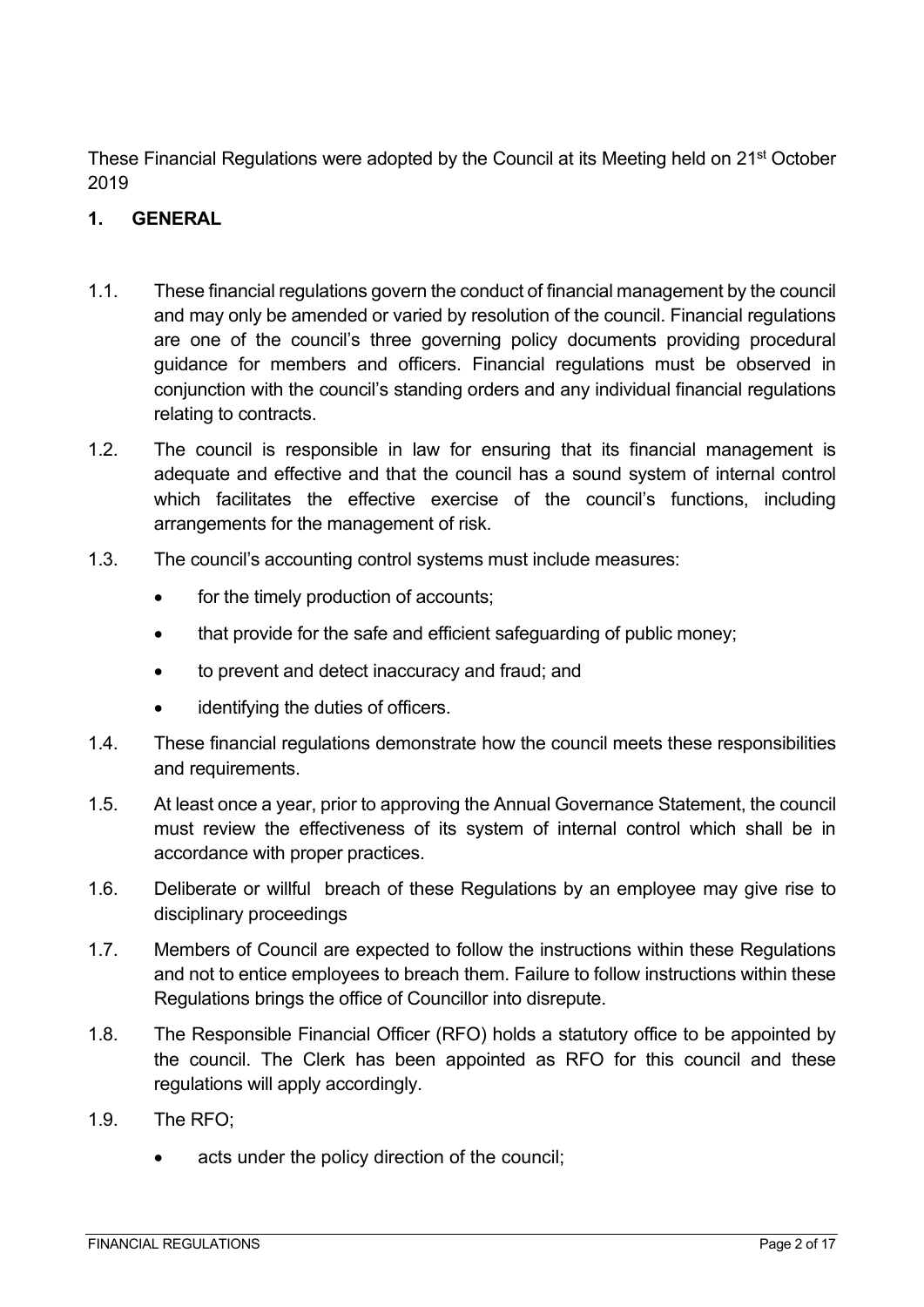- administers the council's financial affairs in accordance with all Acts, Regulations and proper practices;
- determines on behalf of the council its accounting records and accounting control systems;
- ensures the accounting control systems are observed;
- maintains the accounting records of the council up to date in accordance with proper practices;
- assists the council to secure economy, efficiency and effectiveness in the use of its resources; and
- produces financial management information as required by the council.
- 1.10. The accounting records determined by the RFO shall be sufficient to show and explain the council's transactions and to enable the RFO to ensure that any income and expenditure account and statement of balances, or record of receipts and payments and additional information, as the case may be, or management information prepared for the council from time to time comply with the Accounts and Audit Regulations.
- 1.11. The accounting records determined by the RFO shall in particular contain:
	- entries from day to day of all sums of money received and expended by the council and the matters to which the income and expenditure or receipts and payments account relate;
	- a record of the assets and liabilities of the council; and
	- wherever relevant, a record of the council's income and expenditure in relation to claims made, or to be made, for any contribution, grant or subsidy.
- 1.12. The accounting control systems determined by the RFO shall include:
	- procedures to ensure that the financial transactions of the council are recorded as soon as reasonably practicable and as accurately and reasonably as possible;
	- procedures to enable the prevention and detection of inaccuracies and fraud and the ability to reconstruct any lost records;
	- identification of the duties of officers dealing with financial transactions and division of responsibilities of those officers in relation to significant transactions;
	- procedures to ensure that uncollectable amounts, including any bad debts are not submitted to the council for approval to be written off except with the approval of the RFO and that the approvals are shown in the accounting records; and
	- measures to ensure that risk is properly managed.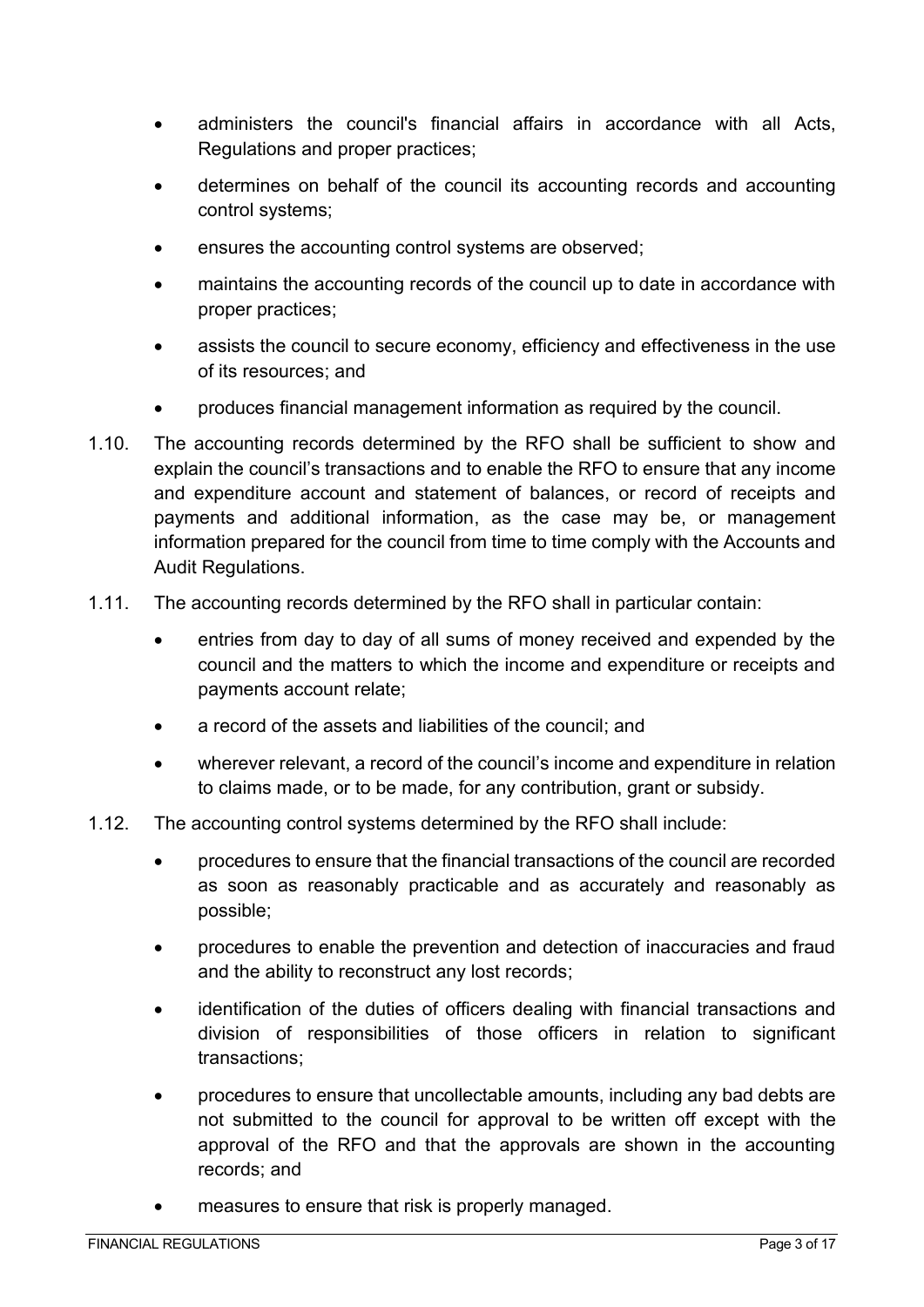- 1.13. The council is not empowered by these Regulations or otherwise to delegate certain specified decisions. In particular any decision regarding:
	- setting the final budget or the precept (Council Tax Requirement);
	- approving accounting statements;
	- approving an annual governance statement;
	- borrowing;
	- writing off bad debts;
	- addressing recommendations in any report from the internal or external auditors,

shall be a matter for the full council only.

- 1.14. In addition the council must:
	- determine and keep under regular review the bank mandate for all council bank accounts;
	- approve any grant or a single commitment in excess of £5,000; and
	- in respect of the annual salary for any employee have regard to recommendations about annual salaries of employees made by the relevant Committee in accordance with its terms of reference.
- 1.15. In these financial regulations, references to the Accounts and Audit Regulations or 'the regulations' shall mean the regulations issued under the provisions of section 27 of the Audit Commission Act 1998, or any superseding legislation and then in force unless otherwise specified

In these financial regulations the term 'proper practice' or 'proper practices' shall refer to guidance issued in *Governance and Accountability for Local Councils– a Practitioners' Guide (England)* issued by the Joint Practitioners Advisory Group (JPAG), available from the websites of NALC and the Society for Local Council Clerks (SLCC)

# <span id="page-3-0"></span>**2. ACCOUNTING AND AUDIT (INTERNAL AND EXTERNAL)**

- 2.1. All accounting procedures and financial records of the council shall be determined by the RFO in accordance with the Accounts and Audit Regulations, appropriate Guidance and proper practices.
- 2.2. On a regular basis, at least once in each quarter, and at each financial year end, a member other than the Chairman shall be appointed to verify bank reconciliations (for all accounts) produced by the RFO. The member shall sign the reconciliations and the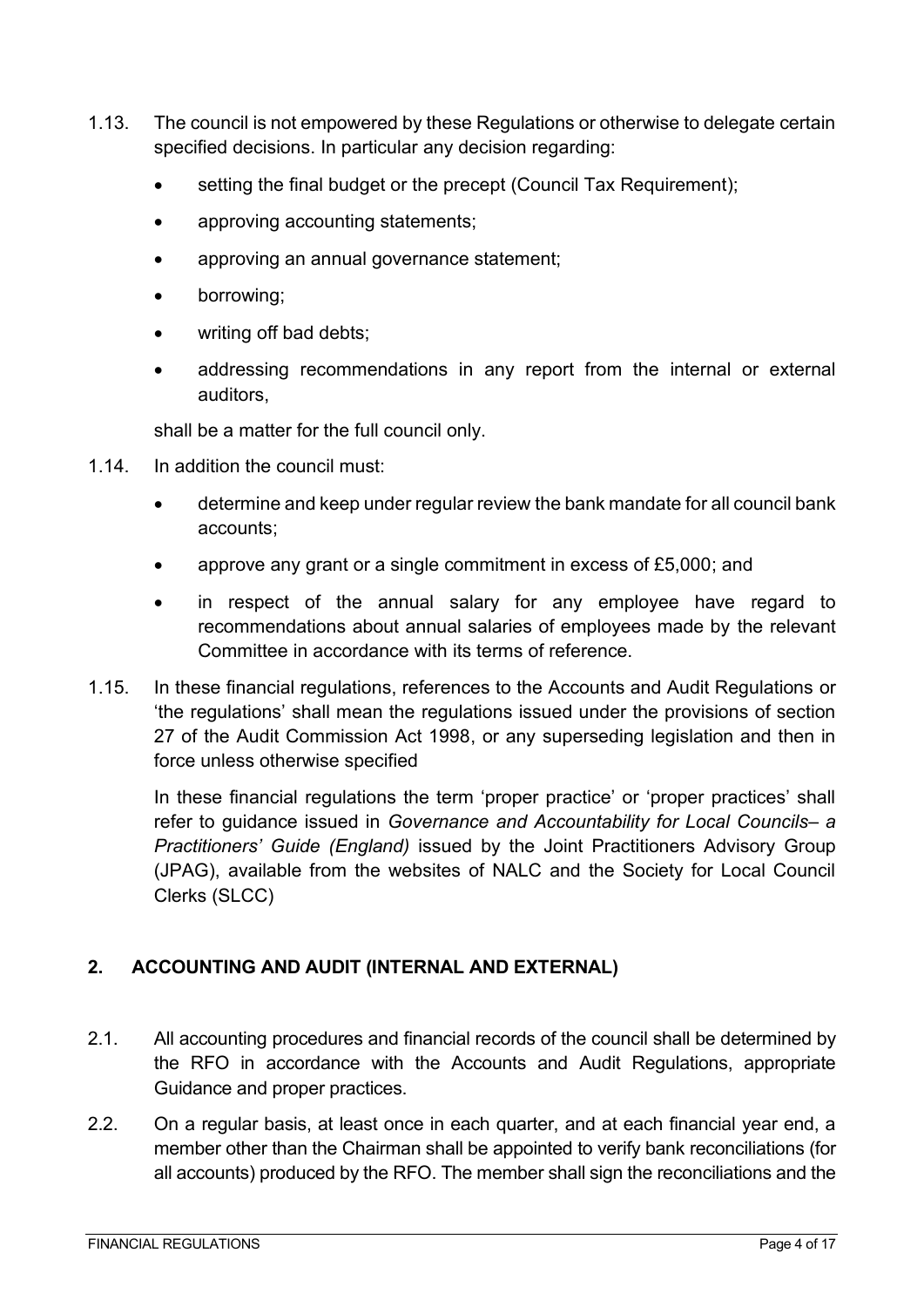original bank statements (or similar document) as evidence of verification. This activity shall on conclusion be reported, including any exceptions, to and noted by the council.

- 2.3. The RFO shall complete the annual statement of accounts, annual report, and any related documents of the council contained in the Annual Return (as specified in proper practices) as soon as practicable after the end of the financial year and having certified the accounts shall submit them and report thereon to the council within the timescales set by the Accounts and Audit Regulations.
- 2.4. The council shall ensure that there is an adequate and effective system of internal audit of its accounting records, and of its system of internal control in accordance with proper practices. Any officer or member of the council shall make available such documents and records as appear to the council to be necessary for the purpose of the audit and shall, as directed by the council, supply the RFO, internal auditor, or external auditor with such information and explanation as the council considers necessary for that purpose.
- 2.5. The internal auditor shall be appointed by and shall carry out the work in relation to internal controls required by the council in accordance with proper practices.
- 2.6. The internal auditor shall:
	- be competent and independent of the financial operations of the council;
	- report to council in writing, or in person, on a regular basis with a minimum of one annual written report during each financial year;
	- to demonstrate competence, objectivity and independence, be free from any actual or perceived conflicts of interest, including those arising from family relationships; and
	- have no involvement in the financial decision making, management or control of the council.
- 2.7. Internal or external auditors may not under any circumstances:
	- perform any operational duties for the council;
	- initiate or approve accounting transactions; or
	- direct the activities of any council employee, except to the extent that such employees have been appropriately assigned to assist the internal auditor.
- 2.8. For the avoidance of doubt, in relation to internal audit the terms 'independent' and 'independence' shall have the same meaning as is described in proper practices.
- 2.9. The RFO shall make arrangements for the exercise of electors' rights in relation to the accounts including the opportunity to inspect the accounts, books, and vouchers and display or publish any notices and statements of account required by Audit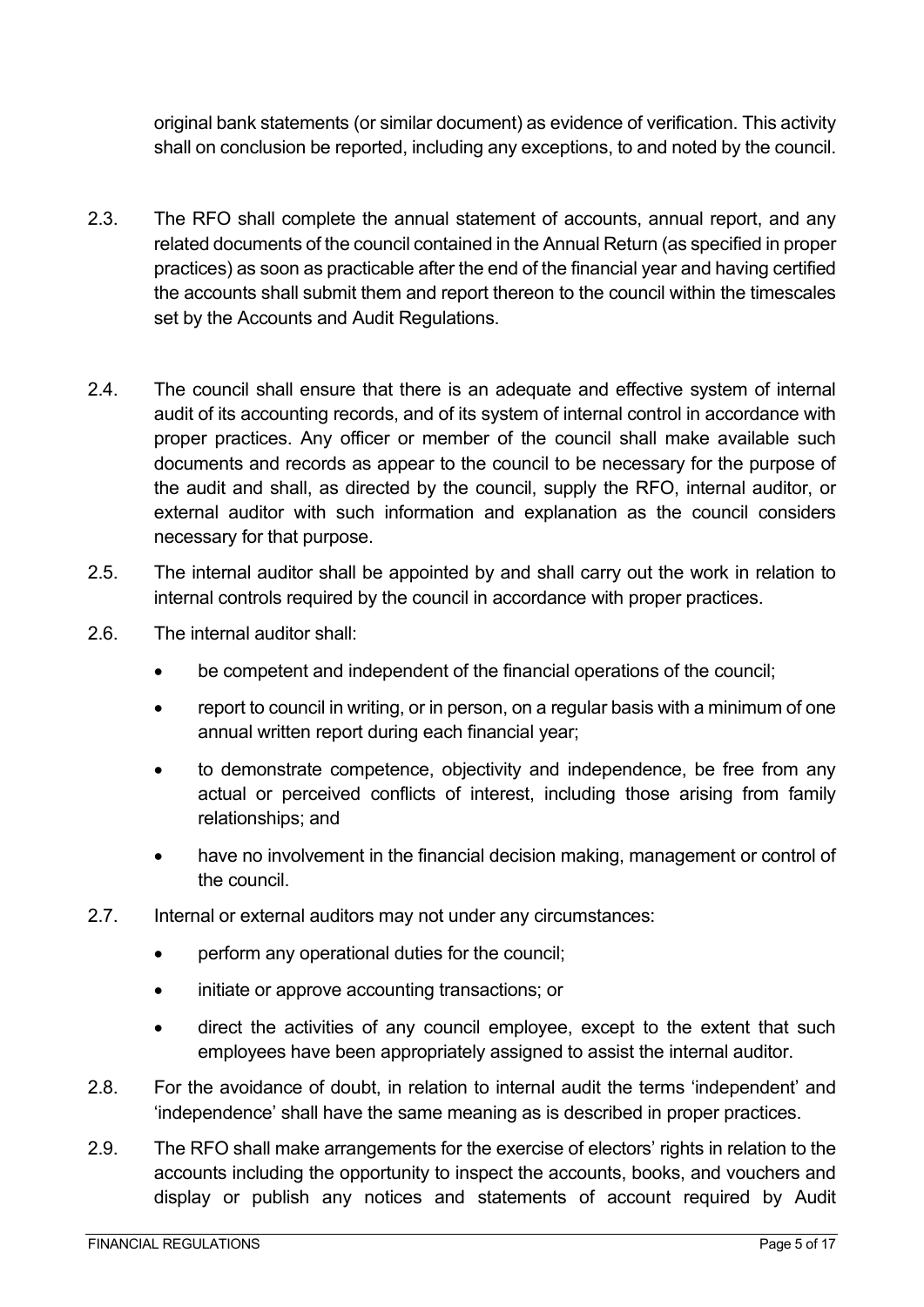Commission Act 1998, or any superseding legislation, and the Accounts and Audit Regulations.

2.10. The RFO shall, without undue delay, bring to the attention of all councillors any correspondence or report from internal or external auditors.

### <span id="page-5-0"></span>**3. ANNUAL ESTIMATES (BUDGET) AND FORWARD PLANNING**

- 3.1. The RFO must each year, by no later than November, prepare detailed estimates of all receipts and payments including the use of reserves and all sources of funding for the following financial year in the form of a budget to be considered by the council.
- 3.2. The Council shall fix the precept (council tax requirement) and relevant basic amount of council tax to be levied for the ensuing financial year not later than by the end of January each year. The RFO shall issue the precept to the billing authority and shall supply each member with a copy of the approved annual budget.
- 3.3. The approved annual budget shall form the basis of financial control for the ensuing year.

### <span id="page-5-1"></span>**4. BUDGETARY CONTROL AND AUTHORITY TO SPEND**

- 4.1. Expenditure on revenue items may be authorised up to the amounts included for that class of expenditure in the approved budget. This authority is to be determined by:
	- the council for all items over £5,000;
	- a duly delegated committee of the council for items over £500; or
	- the Clerk, in conjunction with Chairman of Council or Chairman of the appropriate committee, for any items below £1,000.

Such authority is to be evidenced by a Minute or by an authorisation slip duly signed by the Clerk, and where necessary also by the appropriate Chairman.

Contracts may not be disaggregated to avoid controls imposed by these regulations.

- 4.2. No expenditure may be authorised that will exceed the amount provided in the revenue budget for that class of expenditure other than by resolution of the council, or duly delegated committee. During the budget year and with the approval of council having considered fully the implications for public services, unspent and available amounts may be moved to other budget headings or to an earmarked reserve as appropriate ('virement').
- 4.3. Unspent provisions in the revenue or capital budgets for completed projects shall not be carried forward to a subsequent year.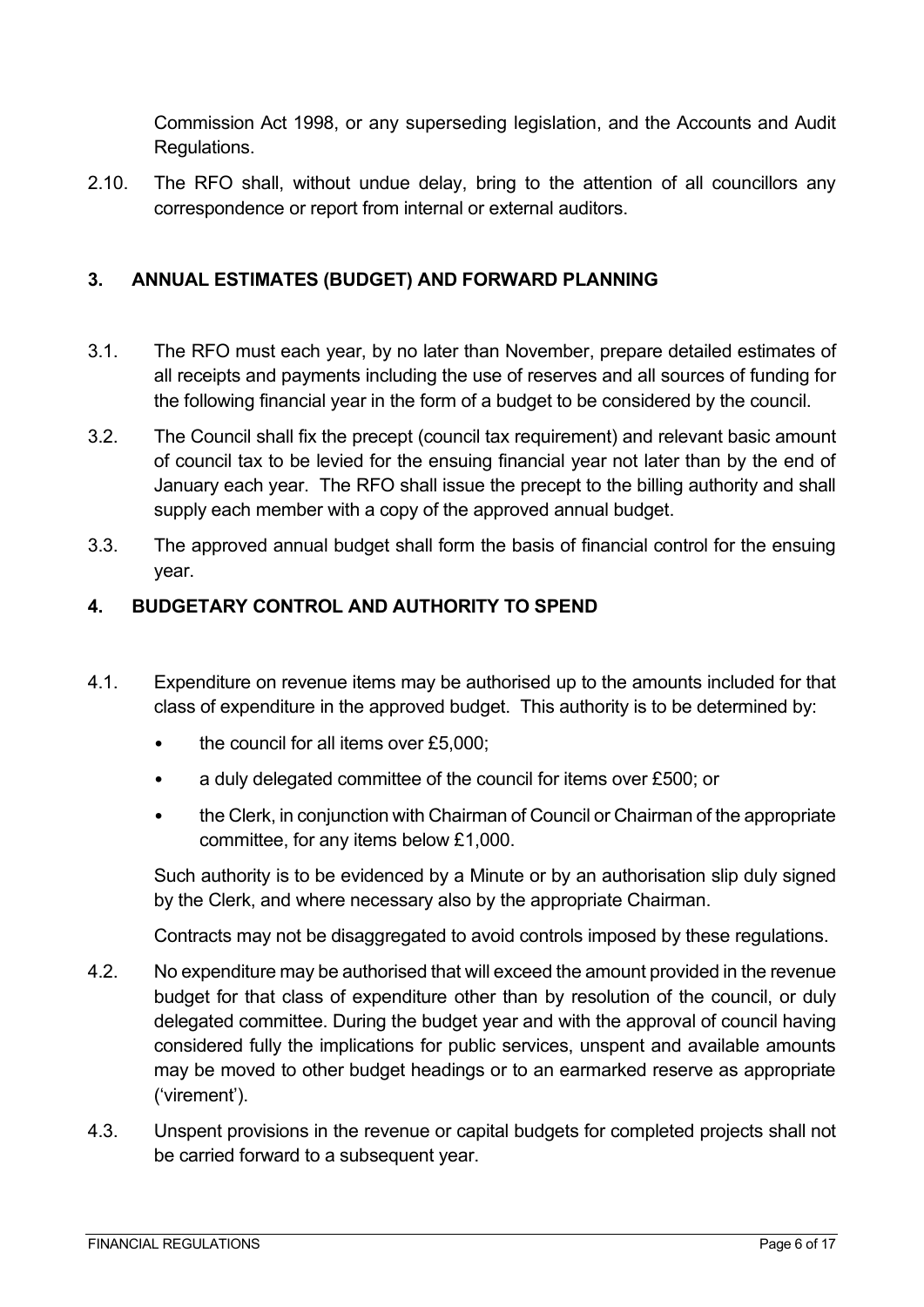- 4.4. The salary budgets are to be reviewed at least annually in November for the following financial year and such review shall be evidenced by a hard copy schedule signed by the Clerk and the Chairman of Council or relevant committee. The RFO will inform committees of any changes impacting on their budget requirement for the coming year in good time.
- 4.5. In cases of extreme risk to the delivery of council services, the clerk may authorise revenue expenditure on behalf of the council which in the clerk's judgement it is necessary to carry out. Such expenditure includes repair, replacement or other work, whether or not there is any budgetary provision for the expenditure, subject to a limit of £1,000. The Clerk shall report such action to the chairman as soon as possible and to the council as soon as practicable thereafter.
- 4.6. No expenditure shall be authorised in relation to any capital project and no contract entered into or tender accepted involving capital expenditure unless the council is satisfied that the necessary funds are available and the requisite borrowing approval has been obtained.
- 4.7. All capital works shall be administered in accordance with the council's standing orders and financial regulations relating to contracts.
- 4.8. The RFO shall regularly provide the council with a statement of receipts and payments to date under each head of the budgets, comparing actual expenditure to the appropriate date against that planned as shown in the budget. These statements are to be prepared at least at the end of each financial quarter and shall show explanations of material variances. For this purpose "material" shall be in excess of 15% of the budget.
- 4.9 Changes in earmarked reserves shall be approved by council as part of the budgetary control process.

## <span id="page-6-0"></span>**5. BANKING ARRANGEMENTS AND AUTHORISATION OF PAYMENTS**

- 5.1. The council's banking arrangements, including the bank mandate, shall be made by the RFO and approved by the council; banking arrangements may not be delegated to a committee. They shall be regularly reviewed for safety and efficiency.
- 5.2. The RFO shall prepare a schedule of payments requiring authorisation, forming part of the Agenda for the Meeting and, together with the relevant invoices, present the schedule to council. The council shall review the schedule for compliance and, having satisfied itself shall authorise payment by a resolution of the council. The approved schedule shall be ruled off and initialled by the Chairman of the meeting. A detailed list of all payments shall be disclosed within or as an attachment to the minutes of the meeting at which payment was authorised. Personal payments (including salaries, wages, expenses and any payment made in relation to the termination of a contract of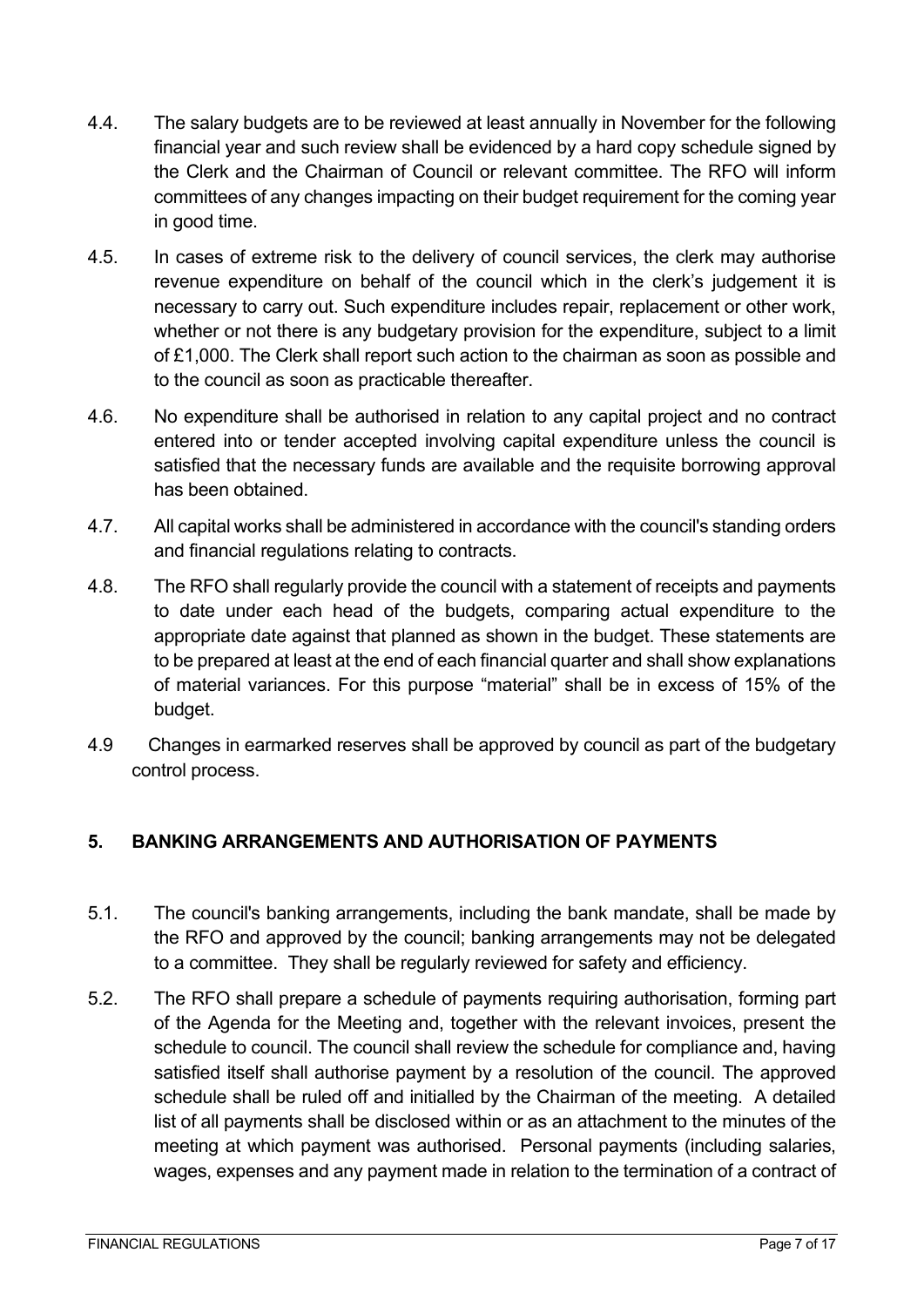employment) may be summarised to remove public access to any personal information.

- 5.3. All invoices for payment shall be examined, verified and certified by the RFO to confirm that the work, goods or services to which each invoice relates has been received, carried out, examined and represents expenditure previously approved by the council.
- 5.4. The RFO shall examine invoices for arithmetical accuracy and analyse them to the appropriate expenditure heading. The RFO shall take all steps to pay all invoices submitted, and which are in order, at the next available council Meeting.
- 5.5. The Clerk and RFO shall have delegated authority to authorise the payment of items only in the following circumstances:
	- a) If a payment is necessary to avoid a charge to interest under the Late Payment of Commercial Debts (Interest) Act 1998, and the due date for payment is before the next scheduled Meeting of council, where the Clerk and RFO certify that there is no dispute or other reason to delay payment, provided that a list of such payments shall be submitted to the next appropriate meeting of council;
	- b) An expenditure item authorised under 5.6 below (continuing contracts and obligations) provided that a list of such payments shall be submitted to the next appropriate meeting of council or
	- c) fund transfers within the councils banking arrangements up to the sum of £10,000, provided that a list of such payments shall be submitted to the next appropriate meeting of council.
- 5.6. For each financial year the Clerk and RFO shall draw up a list of due payments which arise on a regular basis as the result of a continuing contract, statutory duty, or obligation (such as but not exclusively, Salaries, PAYE and NI, Superannuation Fund and regular maintenance contracts and the like for which council may authorise payment for the year provided that the requirements of regulation 4.1 (Budgetary Controls) are adhered to, provided also that a list of such payments shall be submitted to the next appropriate meeting of council.
- 5.7. A record of regular payments made under 5.6 above shall be drawn up and be signed by two members on each and every occasion when payment is authorised - thus controlling the risk of duplicated payments being authorised and / or made.
- 5.8. In respect of grants a duly authorised committee shall approve expenditure within any limits set by council and in accordance with any Policy statement approved by council. Any Revenue or Capital Grant in excess of £5,000 shall before payment, be subject to ratification by resolution of the council.
- 5.9. Members are subject to the Code of Conduct that has been adopted by the council and shall comply with the Code and Standing Orders when a decision to authorise or instruct payment is made in respect of a matter in which they have a disclosable pecuniary or other interest, unless a dispensation has been granted.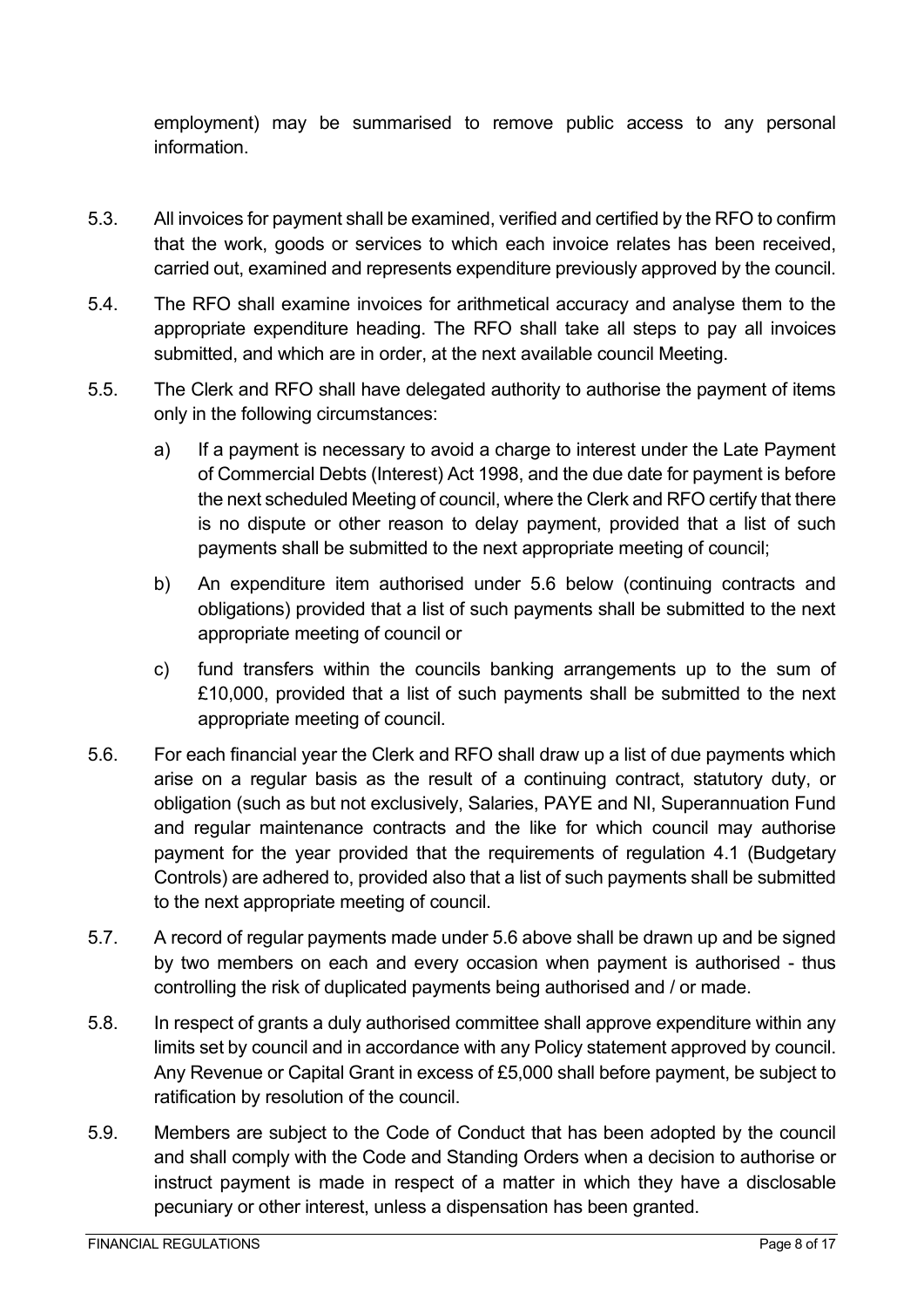- 5.10. The council will aim to rotate the duties of members in these Regulations so that onerous duties are shared out as evenly as possible over time.
- 5.11. Any changes in the recorded details of suppliers, such as bank account records, shall be approved in writing by a Member.

#### <span id="page-8-0"></span>**6. INSTRUCTIONS FOR THE MAKING OF PAYMENTS**

- 6.1. The council will make safe and efficient arrangements for the making of its payments.
- 6.2. Following authorisation under Financial Regulation 5 above, the council, a duly delegated committee or, if so delegated, the Clerk or RFO shall give instruction that a payment shall be made.
- 6.3. All payments shall be effected by cheque or other instructions to the council's bankers, or otherwise, in accordance with a resolution of Council.
- 6.4. Cheques or orders for payment drawn on the bank account in accordance with the schedule as presented to council or committee shall be signed by two members of council in accordance with a resolution instructing that payment. A member who is a bank signatory, having a connection by virtue of family or business relationships with the beneficiary of a payment, should not, under normal circumstances, be a signatory to the payment in question.
- 6.5. To indicate agreement of the details shown on the cheque or order for payment with the counterfoil and the invoice or similar documentation, the signatories shall each also initial the cheque counterfoil.
- 6.6. Cheques or orders for payment shall not normally be presented for signature other than at a council or committee meeting (including immediately before or after such a meeting). Any signatures obtained away from such meetings shall be reported to the council at the next convenient meeting.
- 6.7. If thought appropriate by the council, payment for utility supplies (energy, telephone and water) and any National Non-Domestic Rates may be made by variable Direct Debit provided that the instructions are signed by two members and any payments are reported to council as made. The approval of the use of a variable Direct Debit shall be renewed by resolution of the council at least every two years.
- 6.8. If thought appropriate by the council, payment for certain items (principally Salaries) may be made by Banker's Standing Order provided that the instructions are signed, or otherwise evidenced by two members are retained and any payments are reported to council as made. The approval of the use of a Banker's Standing Order shall be renewed by resolution of the council at least every two years.
- 6.9. If thought appropriate by the council, payment for certain items may be made by BACS or CHAPS methods provided that the instructions for each payment are signed, or otherwise evidenced, by two authorised bank signatories are retained and any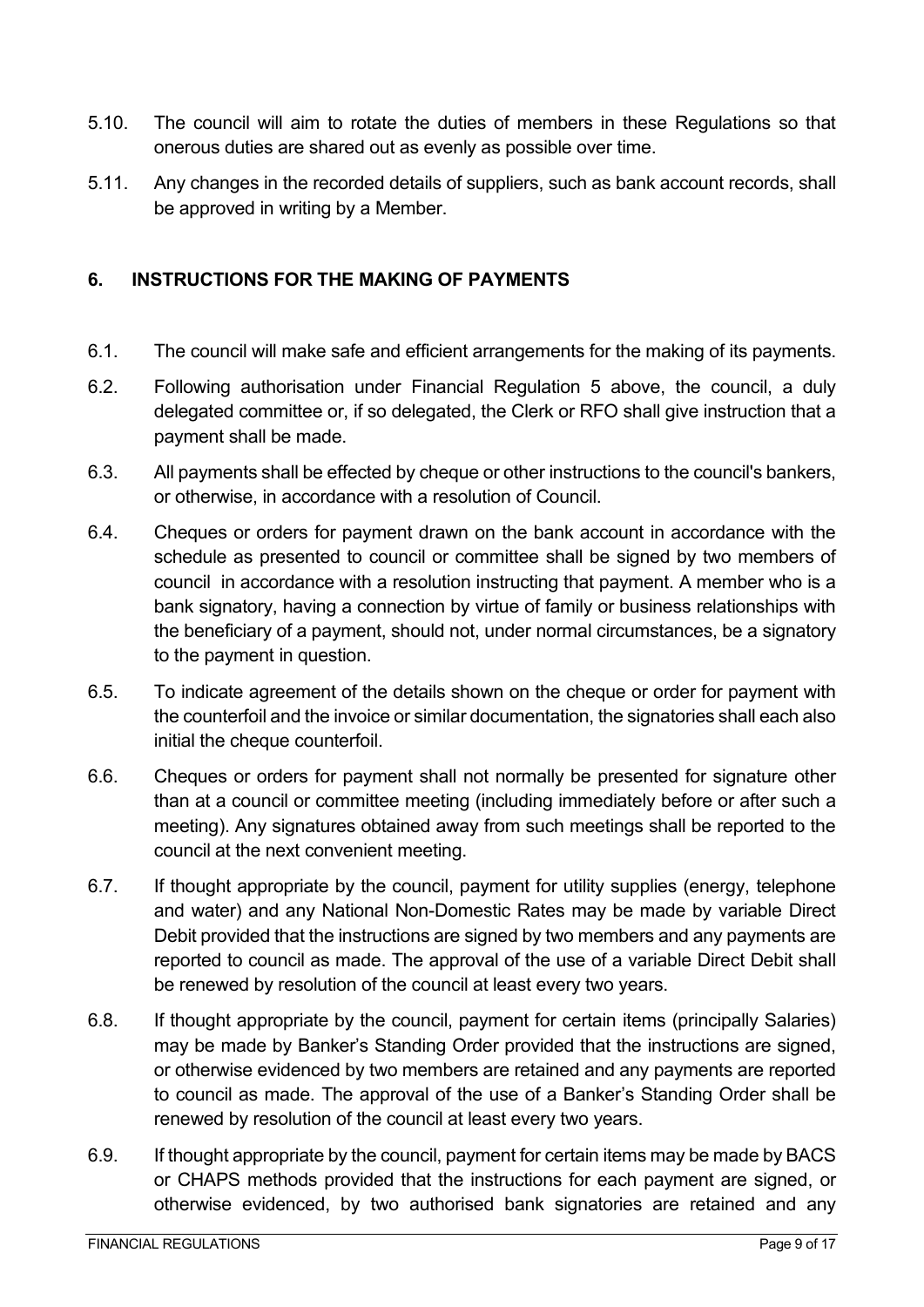payments are reported to council as made. The approval of the use of BACS or CHAPS shall be renewed by resolution of the council at least every two years.

- 6.10. If thought appropriate by the council payment for certain items may be made by internet banking transfer provided evidence is retained showing which members approved the payment.
- 6.11. Where a computer requires use of a personal identification number (PIN) or other password(s), for access to the council's records on that computer, a note shall be made of the PIN and Passwords and shall be handed to and retained by the Chairman of Council in a sealed dated envelope. This envelope may not be opened other than in the presence of two other councillors. After the envelope has been opened, in any circumstances, the PIN and / or passwords shall be changed as soon as practicable. The fact that the sealed envelope has been opened, in whatever circumstances, shall be reported to all members immediately and formally to the next available meeting of the council. This will not be required for a member's personal computer used only for remote authorisation of bank payments.
- 6.12. No employee or councillor shall disclose any PIN or password, relevant to the working of the council or its bank accounts, to any person not authorised in writing by the council or a duly delegated committee.
- 6.13. Regular back-up copies of the records on any computer shall be made and shall be stored securely away from the computer in question, and preferably off site.
- 6.14. The council, and any members using computers for the council's financial business, shall ensure that anti-virus, anti-spyware and firewall, software with automatic updates, together with a high level of security, is used.
- 6.15. Where internet banking arrangements are made with any bank, the Clerk [RFO] shall be appointed as the Service Administrator. The Bank Mandate approved by the council shall identify a number of councillors who will be authorised to approve transactions on those accounts. The bank mandate will state clearly the amounts of payments that can be instructed by the use of the Service Administrator alone, or by the Service Administrator with a stated number of approvals.
- 6.16. Access to any internet banking accounts will be directly to the access page (which may be saved under "favourites"), and not through a search engine or e-mail link. Remembered or saved passwords facilities must not be used on any computer used for council banking work. Breach of this Regulation will be treated as a very serious matter under these regulations.
- 6.17. Changes to account details for suppliers, which are used for internet banking may only be changed on written hard copy notification by the supplier and supported by hard copy authority for change signed by the Clerk . A programme of regular checks of standing data with suppliers will be followed.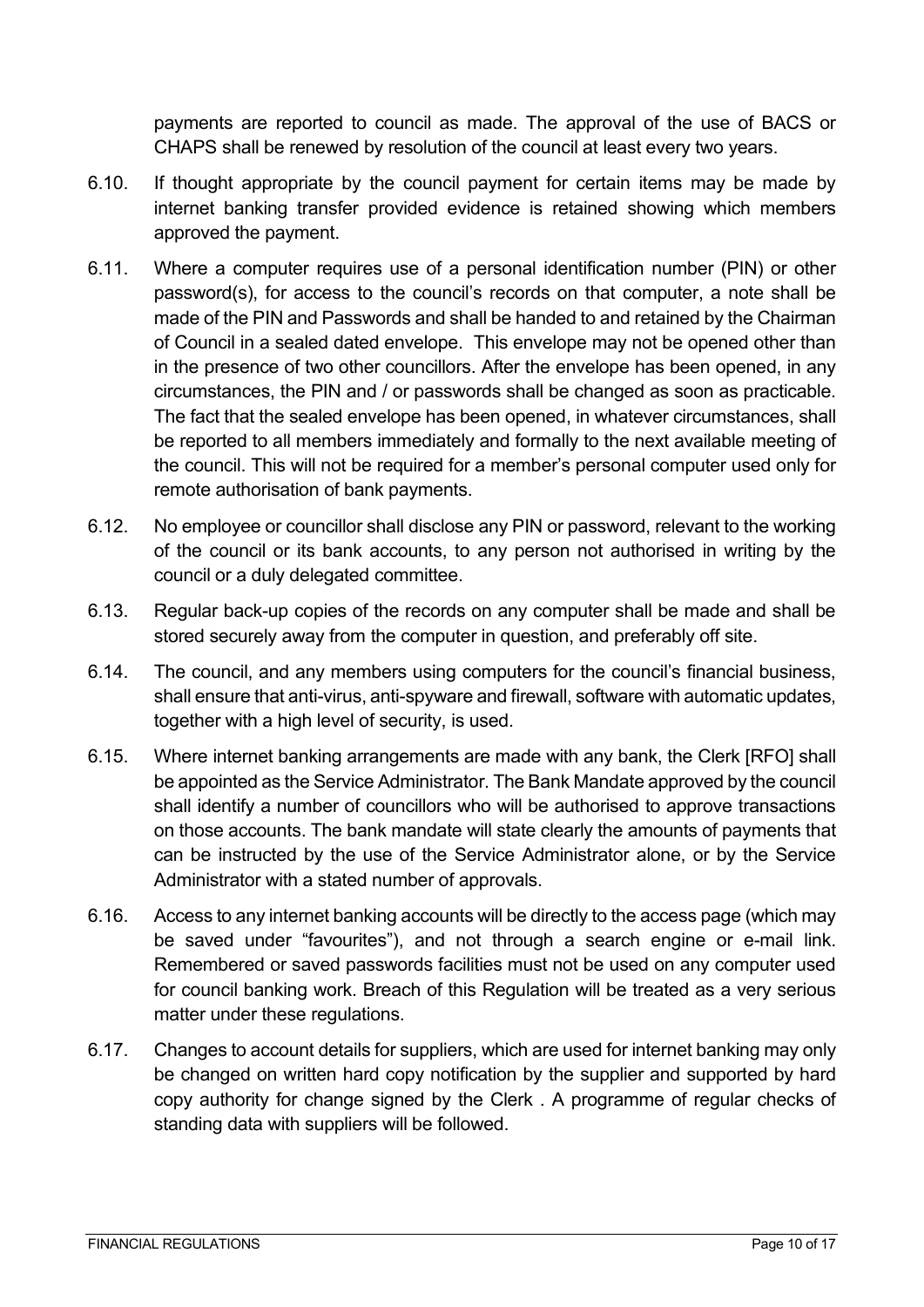- 6.18. The Council will not maintain any form of cash float. All cash received must be banked intact. Any payments made in cash by the Clerk (for example for postage or minor stationary items) shall be refunded on a regular basis, at least quarterly.
- 6.19. Any Corporate credit card or trade card account opened by the Council will be restricted to the use of specified employees and shall be reviewed by the Clerk at the end of each month and shall be paid at the end of each month. The Council may not require any employee to use a personal credit or debit card.

### <span id="page-10-0"></span>**7. PAYMENT OF SALARIES**

- 7.1. As an employer, the council shall make arrangements to meet fully the statutory requirements placed on all employers by PAYE and National Insurance legislation. The payment of all salaries shall be made in accordance with payroll records and the rules of PAYE and National Insurance currently operating, and salary rates shall be as agreed by council, or duly delegated committee.
- 7.2. Payment of salaries and payment of deductions from salary such as may be required to be made for tax, national insurance and pension contributions, or similar statutory or discretionary deductions must be made in accordance with the payroll records and on the appropriate dates stipulated in employment contracts, provided that each payment is reported to the next available council meeting, as set out in these regulations above.
- 7.3. No changes shall be made to any employee's pay, emoluments, or terms and conditions of employment without the prior consent of the council.
- 7.4. Each and every payment to employees of net salary and to the appropriate creditor of the statutory and discretionary deductions shall be recorded confidentially. This confidential record is not open to inspection or review (under the Freedom of Information Act 2000 or otherwise) other than:
	- a) by any councillor who can demonstrate a need to know;
	- b) by the internal auditor;
	- c) by the external auditor; or
	- d) by any person authorised under Audit Commission Act 1998, or any superseding legislation.
- 7.5. The total of such payments in each calendar month shall be reported with all other payments as made as may be required under these Financial Regulations, to ensure that only payments due for the period have actually been paid.
- 7.6. An effective system of personal performance management should be maintained for the senior officers.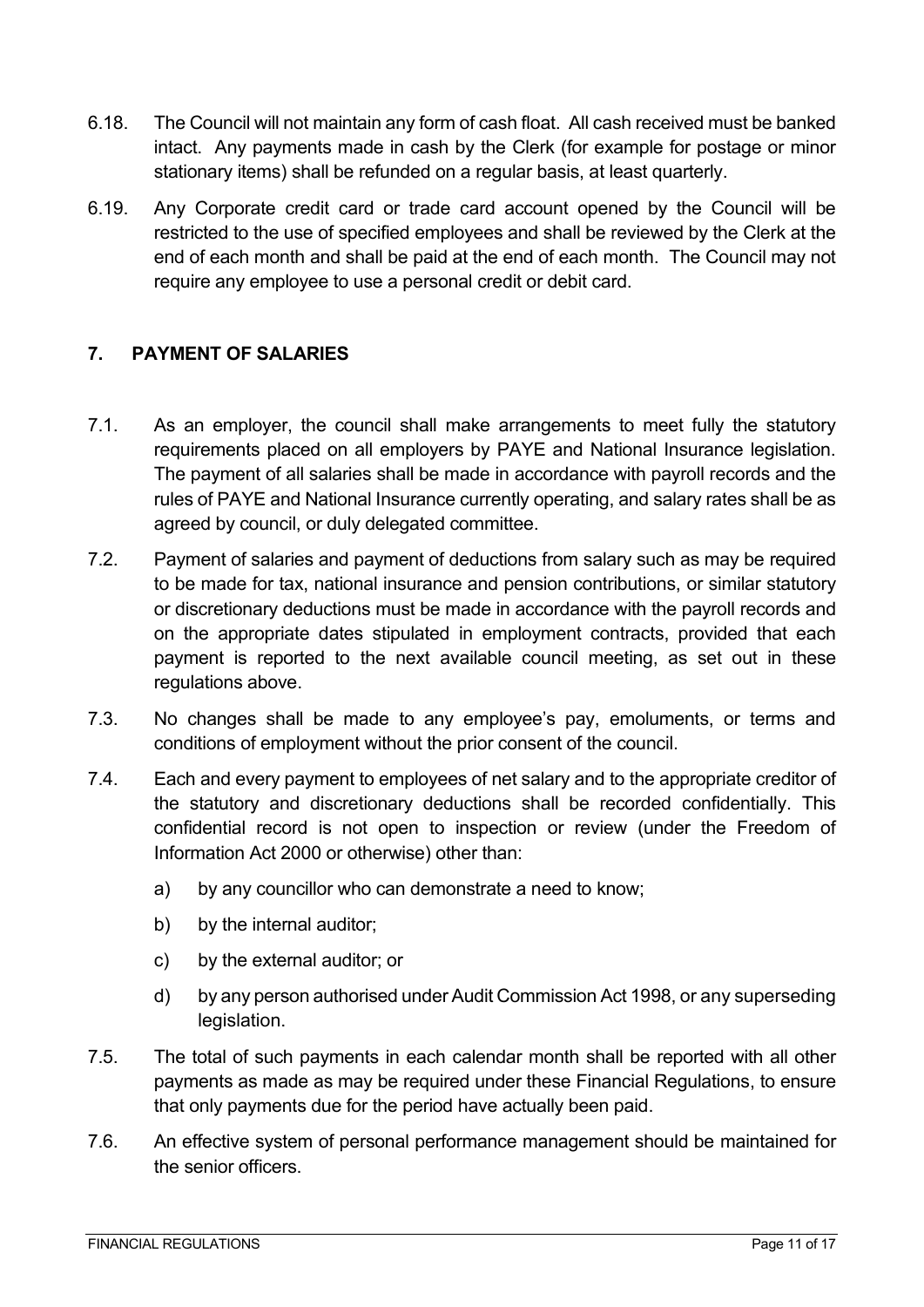- 7.7. Any termination payments shall be supported by a clear business case and reported to the council. Termination payments shall only be authorised by council.
- 7.8. Before employing interim staff the council must consider a full business case.

#### <span id="page-11-0"></span>**8. LOANS AND INVESTMENTS**

- 8.1. All borrowings shall be effected in the name of the council, after obtaining any necessary borrowing approval. Any application for borrowing approval shall be approved by Council as to terms and purpose. The application for Borrowing Approval, and subsequent arrangements for the Loan shall only be approved by full council.
- 8.2. Any financial arrangement which does not require formal Borrowing Approval from the Secretary of State/Welsh Assembly Government (such as Hire Purchase or Leasing of tangible assets) shall be subject to approval by the full council. In each case a report in writing shall be provided to council in respect of value for money for the proposed transaction.
- 8.3. The council will arrange with the council's Banks and Investment providers for the sending of a copy of each statement of account to the Chairman of the council at the same time as one is issued to the Clerk or RFO.
- 8.4. All loans and investments shall be negotiated in the name of the Council and shall be for a set period in accordance with council policy.
- 8.5. The council shall consider the need for an Investment Strategy and Policy which, if drawn up, shall be in accordance with relevant regulations, proper practices and guidance. Any Strategy and Policy shall be reviewed by the council at least annually.
- 8.6. All investments of money under the control of the council shall be in the name of the council.
- 8.7. All investment certificates and other documents relating thereto shall be retained in the custody of the RFO.
- 8.8. Payments in respect of short term or long term investments, including transfers between bank accounts held in the same bank, or branch, shall be made in accordance with Regulation 5 (Authorisation of payments) and Regulation 6 (Instructions for payments).

#### <span id="page-11-1"></span>**9. INCOME**

9.1. The collection of all sums due to the council shall be the responsibility of and under the supervision of the RFO.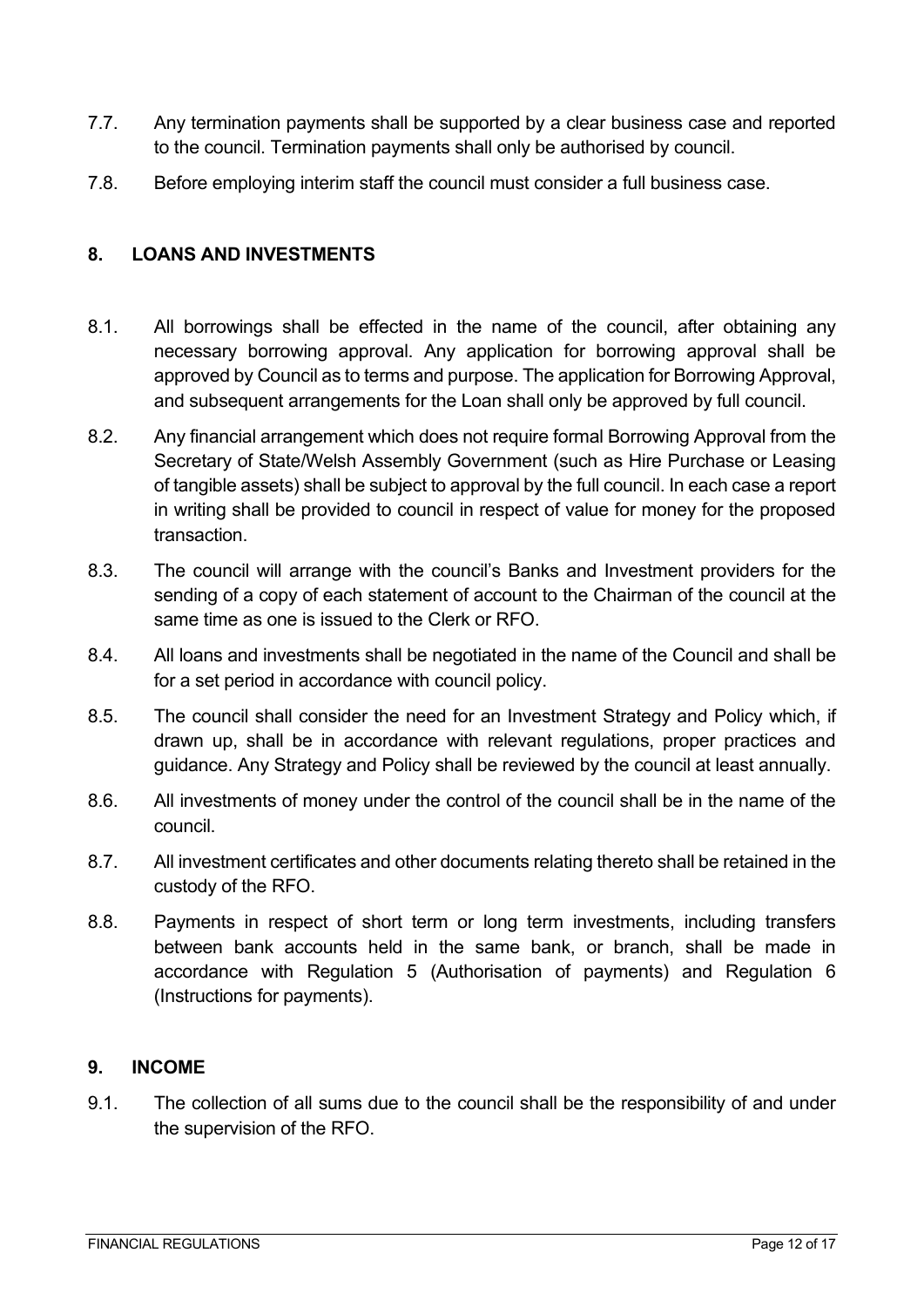- 9.2. Particulars of all charges to be made for work done, services rendered or goods supplied shall be agreed annually by the council, notified to the RFO and the RFO shall be responsible for the collection of all accounts due to the council.
- 9.3. The council will review all fees and charges at least annually, following a report of the Clerk.
- 9.4. Any sums found to be irrecoverable and any bad debts shall be reported to the council and shall be written off in the year.
- 9.5. All sums received on behalf of the council shall be banked intact as directed by the RFO. In all cases, all receipts shall be deposited with the council's bankers with such frequency as the RFO considers necessary.
- 9.6. The origin of each receipt shall be entered on the paying-in slip.
- 9.7. Personal cheques shall not be cashed out of money held on behalf of the council.
- 9.8. The RFO shall promptly complete any VAT Return that is required. Any repayment claim due in accordance with VAT Act 1994 section 33 shall be made at least annually coinciding with the financial year end.
- 9.9. Where any significant sums of cash are regularly received by the council, the RFO shall take such steps as are agreed by the council to ensure that more than one person is present when the cash is counted in the first instance, that there is a reconciliation to some form of control such as ticket issues, and that appropriate care is taken in the security and safety of individuals banking such cash.
- 9.10. Any income arising which is the property of a charitable trust shall be paid into a charitable bank account. Instructions for the payment of funds due from the charitable trust to the council (to meet expenditure already incurred by the authority) will be given by the Managing Trustees of the charity meeting separately from any council meeting

## <span id="page-12-0"></span>**10. ORDERS FOR WORK GOODS AND SERVICES**

- 10.1. An official order or letter shall be issued for all work, goods and services unless a formal contract is to be prepared or an official order would be inappropriate. Copies of orders shall be retained.
- 10.2. Order books shall be controlled by the RFO.
- 10.3. All members and Officers are responsible for obtaining value for money at all times. An officer issuing an official order shall ensure as far as reasonable and practicable that the best available terms are obtained in respect of each transaction, usually by obtaining three or more quotations or estimates from appropriate suppliers, subject to any *de minimis* provisions in Regulation 11 (I) below.
- 10.4. A member may not issue an official order or make any contract on behalf of the council.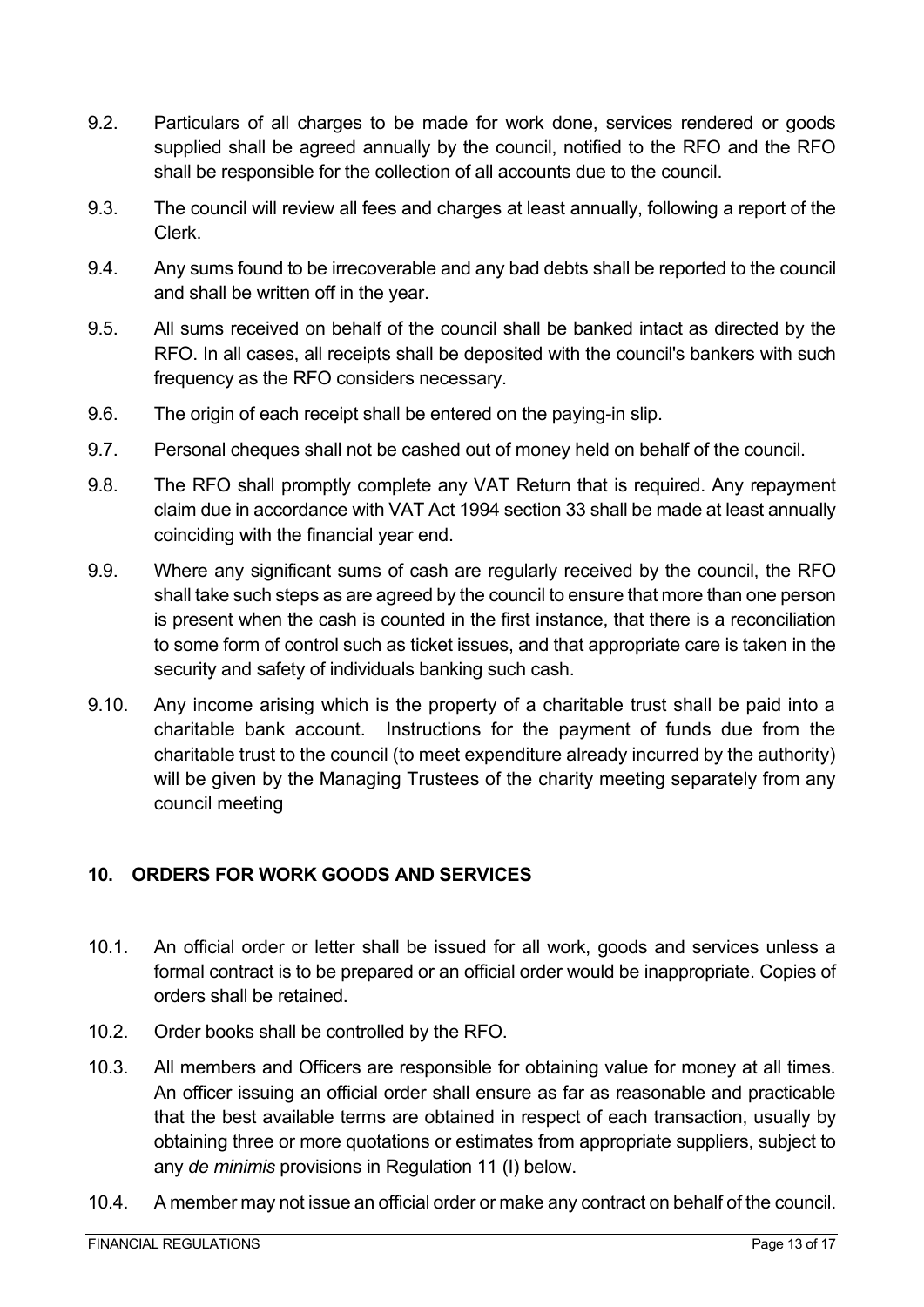10.5. The RFO shall verify the lawful nature of any proposed purchase before the issue of any order, and in the case of new or infrequent purchases or payments, the RFO shall ensure that the statutory authority shall be reported to the meeting at which the order is approved so that the Minutes can record the power being used.

#### <span id="page-13-0"></span>**11. CONTRACTS**

- 11.1. Procedures as to contracts are laid down as follows:
	- a. Every contract shall comply with these financial regulations, and no exceptions shall be made otherwise than in an emergency provided that this regulation need not apply to contracts which relate to items (i) to (vi) below:
		- i. for the supply of gas, electricity, water, sewerage and telephone services;
		- ii. for specialist services such as are provided by solicitors, accountants, surveyors and planning consultants;
		- iii. for work to be executed or goods or materials to be supplied which consist of repairs to or parts for existing machinery or equipment or plant;
		- iv. for work to be executed or goods or materials to be supplied which constitute an extension of an existing contract by the Council;
		- v. for additional audit work of the external Auditor up to an estimated value of £500 (in excess of this sum the Clerk and RFO shall act after consultation with the Chairman and Vice Chairman of council); and
	- vi. for goods or materials proposed to be purchased which are proprietary articles and / or are only sold at a fixed price.
	- b. Where the Council intends to procure or award a public supply contract, public service contract or public works contract as defined by The Public Contracts Regulations 2015 ('the regulations') which is valued at £25,000 or more the council shall comply with the relevant requirements of the regulations<sup>1</sup>.
	- c. The full requirements of the regulations, as applicable, shall be followed in respect of the tendering and award of a public supply contract, public service contract or public works contract which exceed thresholds in the regulations set by the Public Contracts Directive 2014/24/EU (which may change from time to time). $2$

<sup>1</sup> The Regulations require councils to use the Contracts Finder website to advertise contract opportunities, set out the procedures to be followed in awarding new contracts and to publicise the award of new contracts

<sup>2</sup> Thresholds currently applicable are:

a. For public supply and public service contracts 209,000 Euros (£181,302)

b. For public works contracts 5,225,000 Euros (£4,551,413)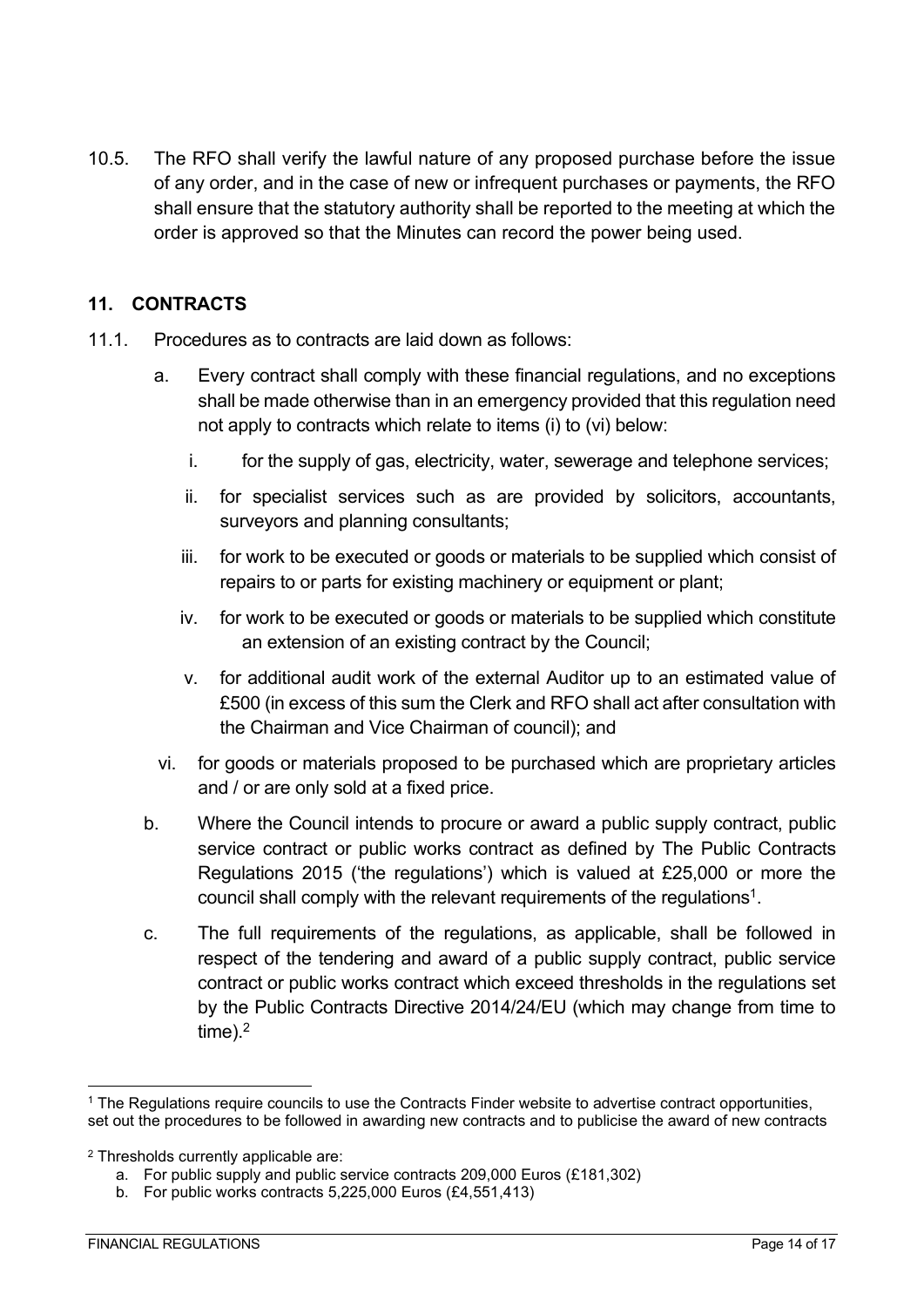- d. When applications are made to waive financial regulations relating to contracts to enable a price to be negotiated without competition the reason shall be embodied in a recommendation to the council.
- e. Such invitation to tender shall state the general nature of the intended contract and the Clerk shall obtain the necessary technical assistance to prepare a specification in appropriate cases. The invitation shall in addition state that tenders must be addressed to the Clerk in the ordinary course of post. Each tendering firm shall be supplied with a specifically marked envelope in which the tender is to be sealed and remain sealed until the prescribed date for opening tenders for that contract.
- f. All sealed tenders shall be opened at the same time on the prescribed date by the Clerk in the presence of at least one member of council.
- g. Any invitation to tender issued under this regulation shall be subject to Standing Order 19, and shall refer to the terms of the Bribery Act 2010.
- h. When it is to enter into a contract of less than £25,000 in value for the supply of goods or materials or for the execution of works or specialist services other than such goods, materials, works or specialist services as are excepted as set out in paragraph (a) the Clerk or RFO shall obtain 3 quotations (priced descriptions of the proposed supply); where the value is below £3,000 and above £100 the Clerk or RFO shall strive to obtain 3 estimates. Otherwise, Regulation 10 (3) above shall apply.
- i. The Council shall not be obliged to accept the lowest or any tender, quote or estimate
- j. Should it occur that the council, or duly delegated committee, does not accept any tender, quote or estimate, the work is not allocated and the council requires further pricing, provided that the specification does not change, no person shall be permitted to submit a later tender, estimate or quote who was present when the original decision making process was being undertaken

## <span id="page-14-0"></span>**12. ASSETS, PROPERTIES AND ESTATES**

- 12.1. The Clerk shall make appropriate arrangements for the custody of all title deeds and Land Registry Certificates of properties held by the council. The RFO shall ensure a record is maintained of all properties held by the council, recording the location, extent, plan, reference, purchase details, nature of the interest, tenancies granted, rents payable and purpose for which held in accordance with Accounts and Audit Regulations.
- 12.2. No tangible moveable property shall be purchased or otherwise acquired, sold, leased or otherwise disposed of, without the authority of the council, together with any other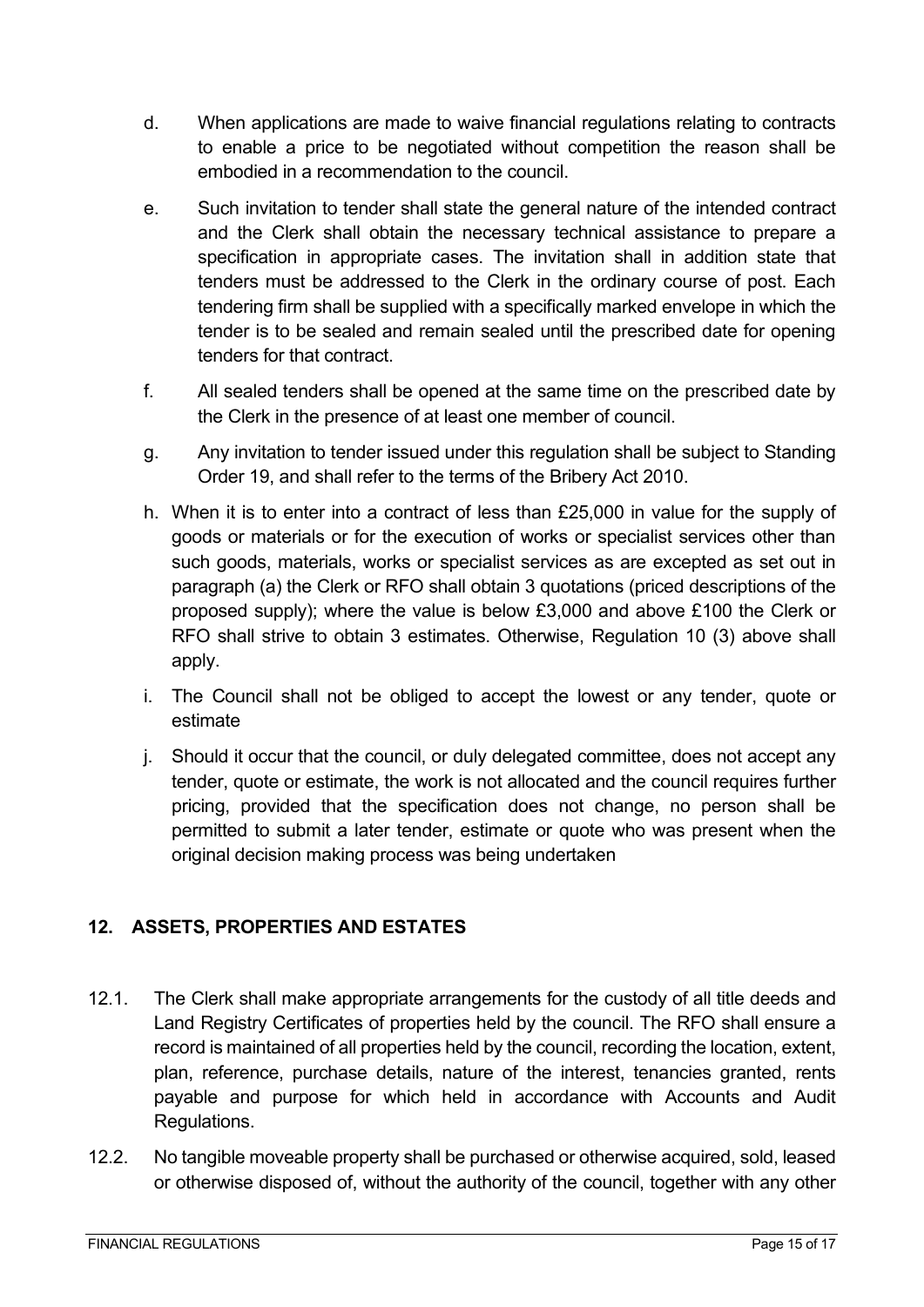consents required by law, save where the estimated value of any one item of tangible movable property does not exceed £250.

- 12.3. No real property (interests in land) shall be sold, leased or otherwise disposed of without the authority of the council, together with any other consents required by law, In each case a Report in writing shall be provided to council in respect of valuation and surveyed condition of the property (including matters such as planning permissions and covenants) together with a proper business case (including an adequate level of consultation with the electorate).
- 12.4. No real property (interests in land) shall be purchased or acquired without the authority of the full council. In each case a Report in writing shall be provided to council in respect of valuation and surveyed condition of the property (including matters such as planning permissions and covenants together with a proper business case (including an adequate level of consultation with the electorate).
- 12.5. Subject only to the limit set in Reg. 14.2 above, no tangible moveable property shall be purchased or acquired without the authority of the full council. In each case a Report in writing shall be provided to council with a full business case.
- 12.6. The RFO shall ensure that an appropriate and accurate Register of Assets and Investments is kept up to date. The continued existence of tangible assets shown in the Register shall be verified at least annually, possibly in conjunction with a health and safety inspection of assets.

#### <span id="page-15-0"></span>**13. INSURANCE**

- 13.1. Following the annual risk assessment (per Financial Regulation 14), the RFO shall effect all insurances and negotiate all claims on the council's insurers.
- 13.2. The RFO shall keep a record of all insurances effected by the council and the property and risks covered thereby and annually review it.
- 13.3. The RFO shall be notified of any loss liability or damage or of any event likely to lead to a claim, and shall report these to council at the next available meeting.
- 13.4. All appropriate members and employees of the council shall be included in a suitable form of security or fidelity guarantee insurance which shall cover the maximum risk exposure as determined by the council, or duly delegated committee.

#### <span id="page-15-1"></span>**14. RISK MANAGEMENT**

14.1. The council is responsible for putting in place arrangements for the management of risk. The Clerk shall prepare, for approval by the council, risk management policy statements in respect of all activities of the council. Risk policy statements and